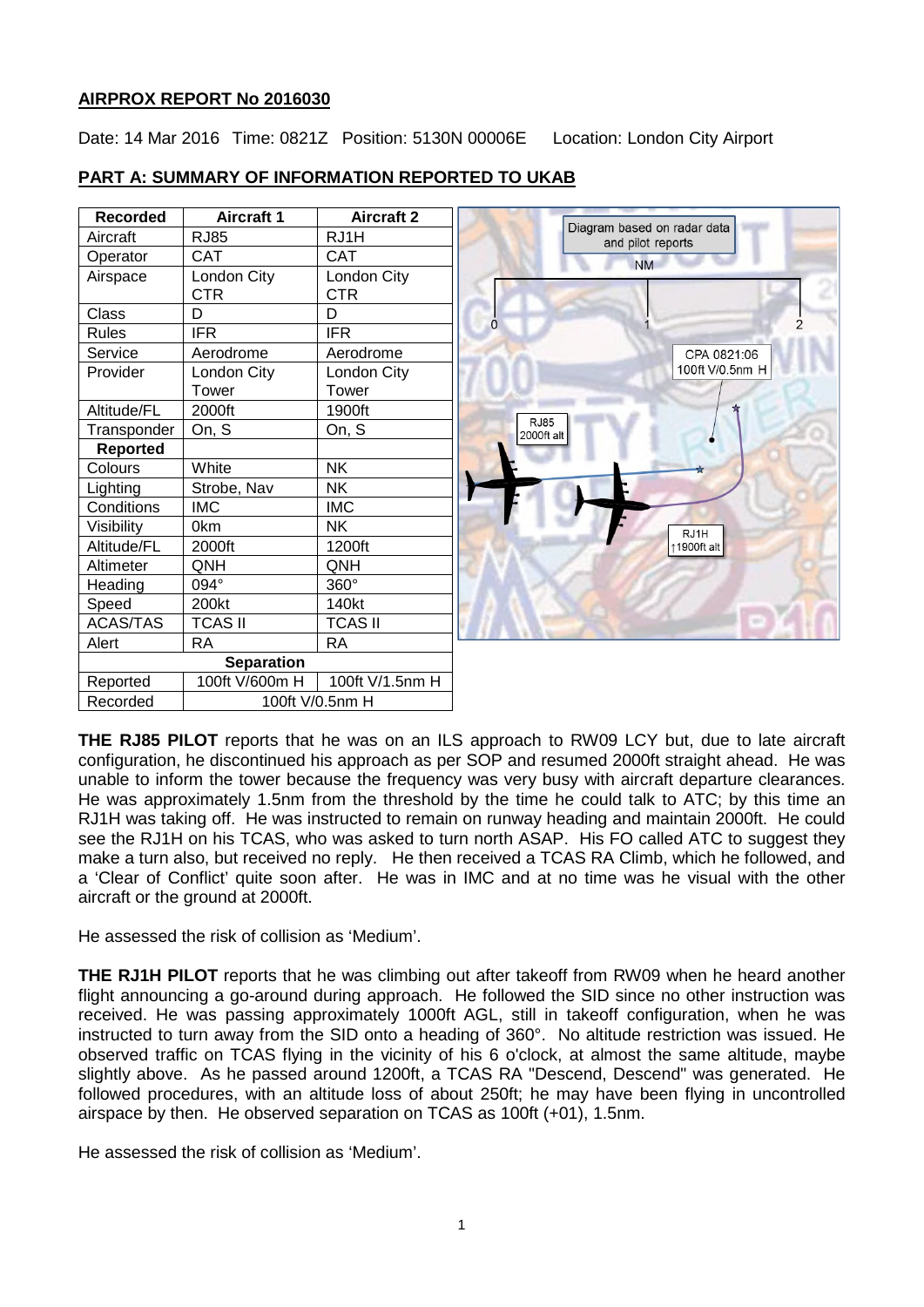**THE LONDON CITY CONTROLLER** reports he was on duty as the aerodrome controller. He had just cleared the RJ1H for takeoff with the RJ85 inbound but not yet in communication. As the RJ1H aircraft rotated, he looked towards the RJ85 and saw that it was in a nose-up attitude and appeared to be making a missed approach. A quick glance at the ATM confirmed this, because the aircraft was climbing; he reported this to his colleague in the Coordinator role, who agreed and activated the Missed Approach Indicator (MAI). The RJ85 pilot then called up, informing him they were climbing back to altitude two thousand feet. He told him to conduct a standard missed approach, reaffirming this was straight ahead to two thousand feet. He then instructed the departing RJ1H to turn left heading 360 degrees when he could, and informed him of the missed approach behind him. The RJ1H pilot responded with 'Roger' and that he was turning now. He saw the RJ1H turning as it disappeared into cloud (which was BKN017). As the RJ85 (who was already in cloud) passed behind the RJ1H, the RJ1H reported a TCAS RA and a closest approach of 200ft. The RJ1H then reported he'd be filing on the incident, to which the London City controller said 'Roger', and that so would he. The RJ85 then also reported a TCAS RA, and said he'd be filing too. Both aircraft were then transferred to Thames Director.

## **Factual Background**

The weather at London Heathrow was recorded as follows:

METAR EGLL 140820Z AUTO 06010KT 030V100 8000 BKN018 05/01 Q1034 NOSIG

#### **Analysis and Investigation**

## **CAA ATSI**

An Airprox was reported by the pilot of a BAE Systems Avro RJ85 (RJ85) when the aircraft came into proximity with a BAE Systems Avro RJ100 (RJ1H) 1.8NM east of London City Airport. The RJ85 (code 7344) was operating IFR on an inbound scheduled passenger flight in receipt of an Aerodrome Control Service from City Tower on frequency 118.075MHz. The RJ1H (code 0336) was operating IFR on an outbound scheduled passenger flight departing from RW09 also in receipt of an Aerodrome Control Service from City Tower on frequency 118.075MHz.

ATSI had access to reports from the pilots of both aircraft, the City Tower controller, the area radar recordings and recordings of both the City Director and City Tower frequencies. The City Tower controller was also interviewed by ATSI. Screenshots produced in this report are provided using the area radar recordings. Levels indicated are altitudes. All times UTC.

At 0801:56, the City Tower controller passed departure clearance to the RJ1H via the EKNIV1H Standard Instrument Departure. The City Tower controller advised the RJ1H pilot of his Calculated Take-Off Time (CTOT) of 0817.

At 0807:20, the RJ1H pilot requested to start engines, this was approved by the City Tower controller who also advised him that the earliest airborne time in order to comply with the CTOT was in five minutes time (0812).

At 0811:53, the RJ1H pilot requested taxi clearance and the City Tower controller cleared him to follow a Dornier (who was ahead in the departure sequence), to holding point Alpha for RW09.

At 0817:21 (Figure 1), the City Tower controller gave the RJ1H clearance to line-up and wait on RW09. At this time, the inbound RJ85 was 6.6nm west-south-west of London City Airport on a right-hand base leg for the ILS approach to RW09 having been vectored by the City Director controller in accordance with standard Terminal Control London City RW09 arrival procedures.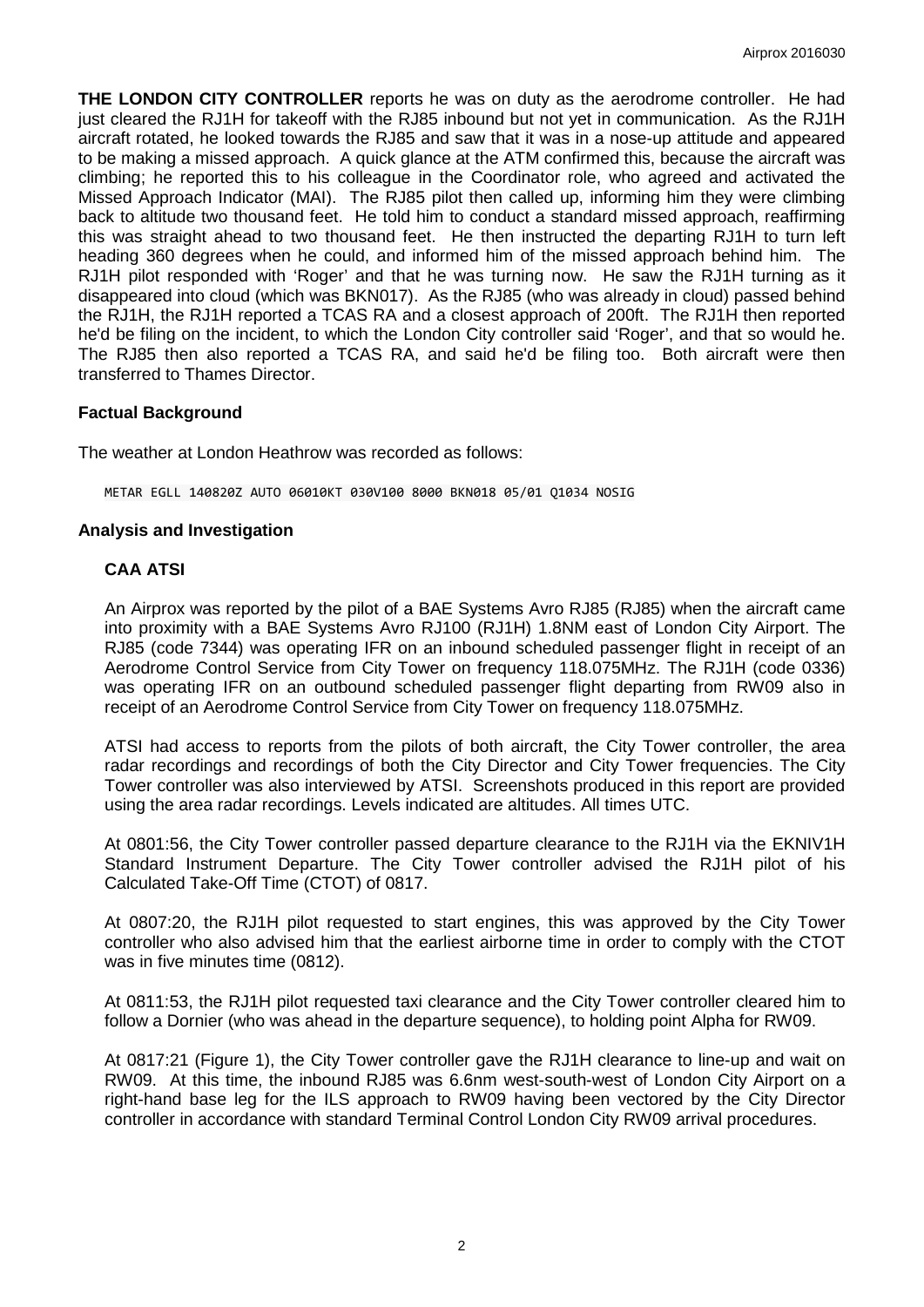

Figure 1 – Swanwick MRT at 0817:21

At 0818:15 (Figure 2), the RJ85 established on the final approach track for RW09 at 4.7nm.

At 0818:20 the RJ85 (at 4.6nm) was transferred by the City Director controller to the City Tower controller.





At 0819:02 (Figure 3), the City Tower controller issued take-off clearance to the RJ1H. According to the recorded surveillance data, at 0819:26 (Figure 4), the RJ85 initiated a climb at approximately 2.3nm final with the data-block showing a rate of climb of 400FPM.



Figure 4 – Swanwick MRT at 0819:26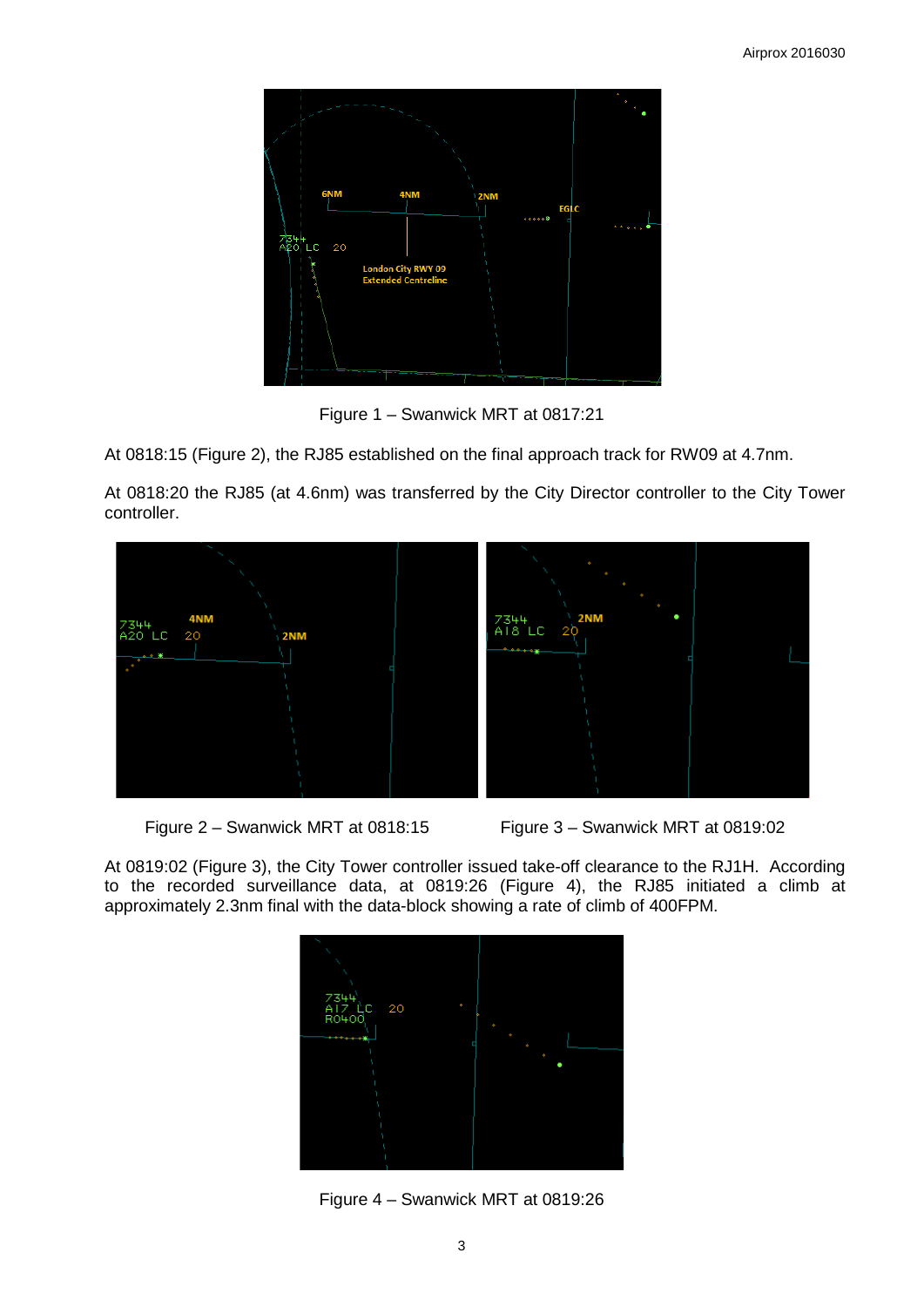Eighteen seconds later, at 0819:44, the RJ85 (now at 1.3nm) informed the City Tower controller that he was going-around and returning to 2000ft. The City Tower controller issued a clearance to continue straight ahead to altitude 2000ft, passed traffic information on the departing RJ1H, and advised the RJ85 pilot that the RJ1H would turn "*shortly".*

At 0820:10 (Figure 5), the departing RJ1H's SSR return appears on the area radar recording for the first time. At this point, the RJ85 had levelled off at 2000ft and was displaying a groundspeed of 124kt with the lateral distance between the two aircraft being 1.7nm.



Figure 5 – Swanwick MRT at 0820:10 Figure 6 – Swanwick MRT at 0820:20

Ten seconds later, at 0820:20 (Figure 6), the City Tower controller instructed the RJ1H to *"make an early turn when able please, left heading of 360°*". The RJ85 was displaying a groundspeed of 128kt and the lateral distance between the two aircraft was still 1.7nm.

At 0820:39 (Figure 7), the City Tower controller provided updated traffic information to the RJ85 in respect of the departing RJ1H's allocated heading of 360°. After the traffic information was acknowledged, the pilot of the RJ85 then enquired whether the City Tower controller wanted him to turn; however, this second call was not acknowledged. The RJ85 was now displaying a groundspeed of 178kt versus the RJ1H's groundspeed of 106kt. The lateral distance between the two aircraft had reduced to 1.4nm.



Figure 7 – Swanwick MRT at 0820:39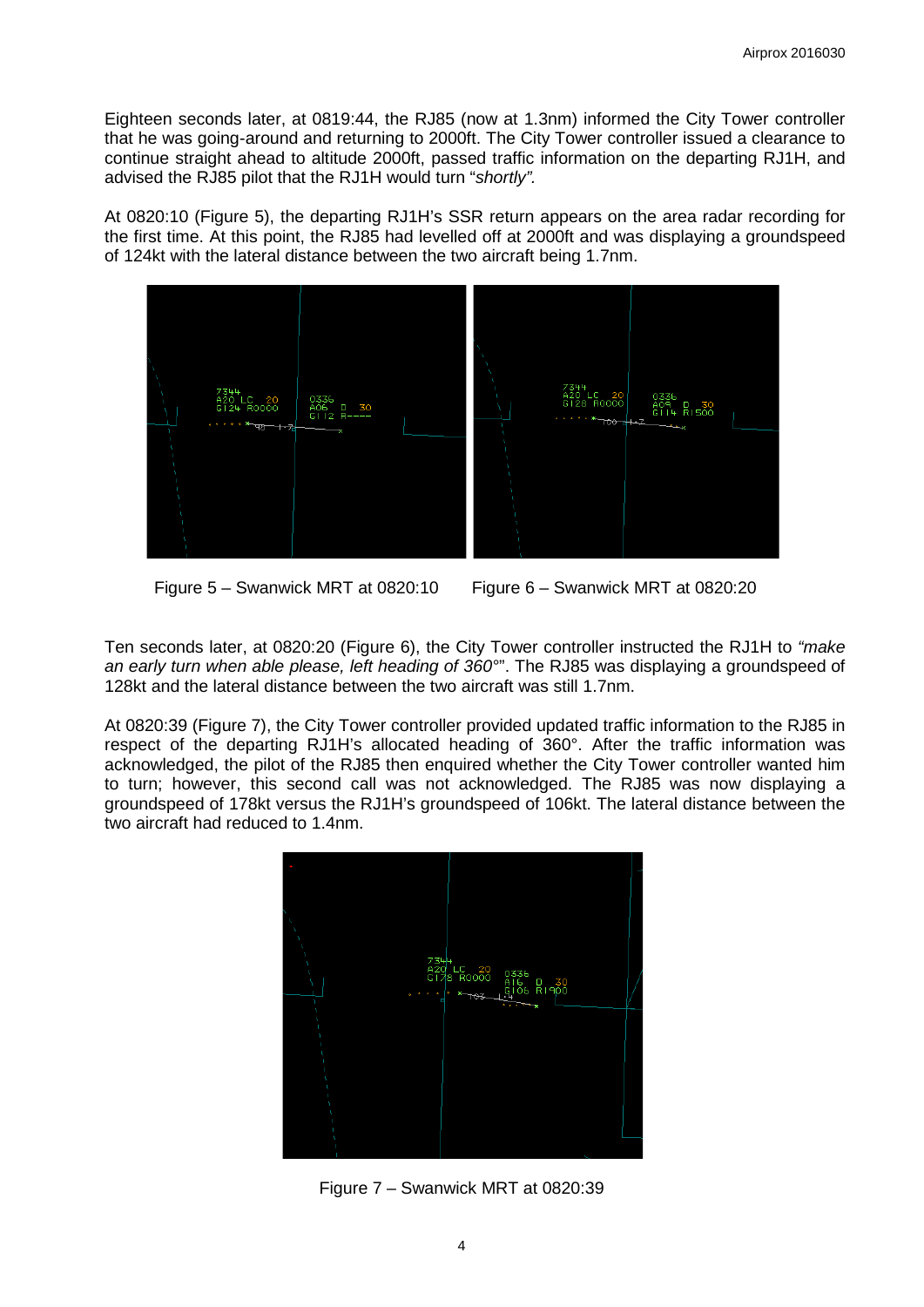At 0821:04, the RJ1H reported a TCAS RA. CPA occurred very shortly afterwards at 0821:06 (Figure 8), with a lateral distance of 0.5nm and a vertical distance of 100ft.



Figure 8 – Swanwick MRT at 0821:06 (CPA)

The City Tower controller was providing an Aerodrome Control Service in band-boxed configuration and, as such, was fulfilling the duties of both the Ground Movement Controller (GMC) and Air Controller (AIR). At interview, the City Tower controller stated that this configuration was Standard Operating Procedure for the time of day, and that there were additional staff available to split GMC and AIR if traffic loading and/or prevailing weather conditions required. Another controller was manning the adjacent operational position in the Visual Control Room, fulfilling the duties of Co-ordinator. Controllers manning the Co-ordinator position are responsible for being the primary point of contact for all telephone calls within the VCR, co-ordination, liaison/notification and Emergency/Unusual Circumstances Actions. An assessment had been carried out prior to the Airprox regarding whether to split GMC and AIR, but this had been considered unnecessary.

Coincident with the City Tower controller issuing line-up clearance to the RJ1H, there was a relatively short-lived but noticeable increase in R/T loading on the City Tower frequency. In the RJ85 pilot's written report he comments that he "was unable to inform tower (of the missed approach) as they were giving departure clearance to another aircraft".

At interview, the City Tower controller stated that the traffic loading in the VCR was low-medium. Similarly, he described his overall workload prior to the Airprox as being low. He had no recollection of the R/T loading increasing; however, he did describe being momentarily distracted by another aircraft who required a conventional, rather than an RNAV Standard Instrument Departure. Having to change the SID status relating to this aircraft on the City Tower controller's EFPS (Electronic Flight Progress Strip) system caused an increase in workload coincident with the RJ85 executing the missed approach.

According to the Manual of Air Traffic Services Part 2 for London City, traffic making an ILS approach would normally be transferred by Thames to City Tower at 6nm. The inbound RJ85 was transferred from the Thames Director controller to the City Tower controller when the aircraft was at approximately 4.5nm final for RW09. At interview, the City Tower controller explained that the latest he would expect to have traffic transferred to him on final approach would be 3nm.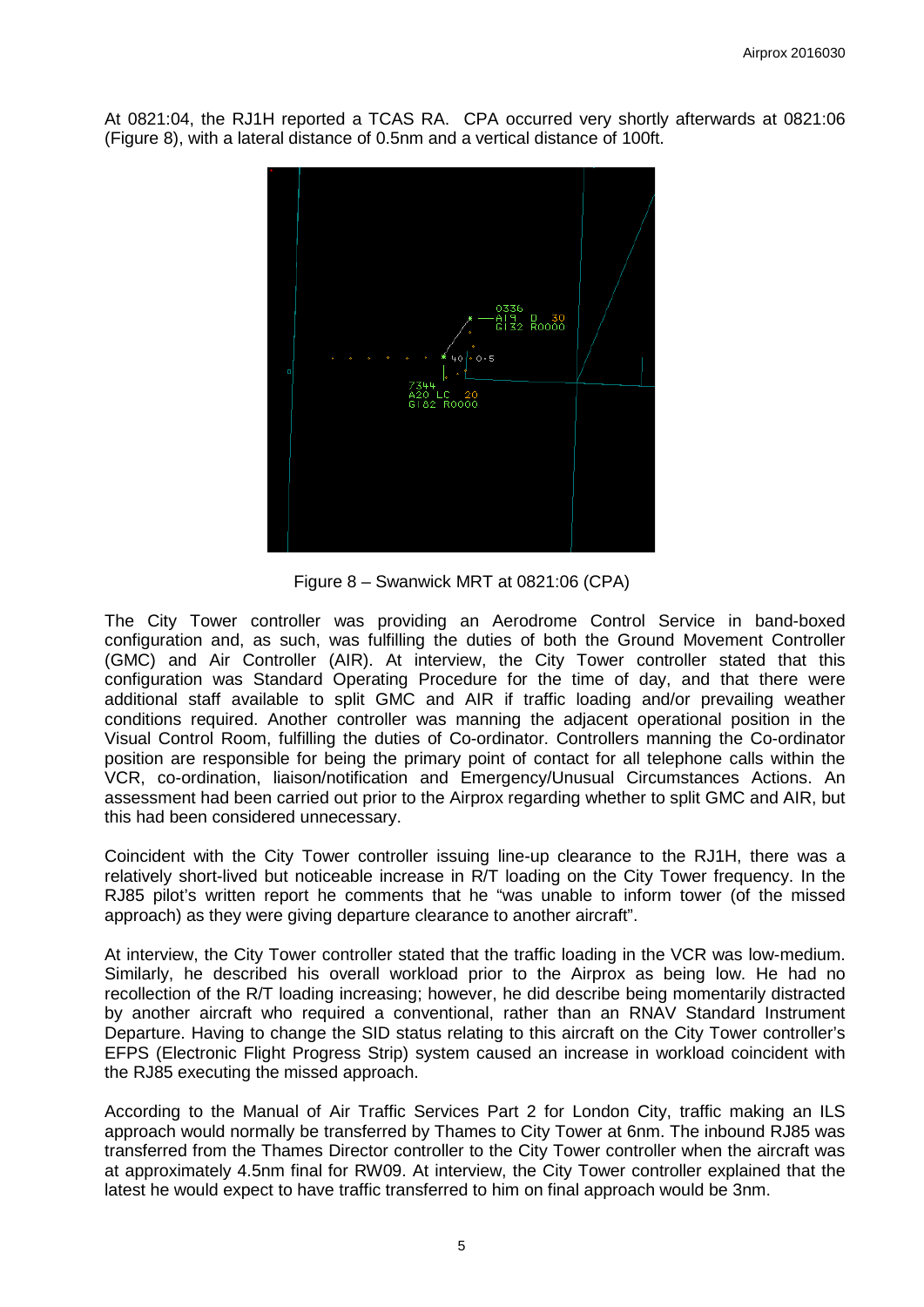The inbound RJ85 did not initially check in with City Tower as the aircraft established on the approach, and the first call from the RJ85 to City Tower was to advise the controller that they were making a missed approach. No reason for the missed approach was given at the time but, subsequent to the Airprox, the pilot of the RJ85 reported to the Thames Director controller that the reason was that they were late to configure and that they were concerned about the approach becoming unstable. According to the RJ85 pilot's report, he had become momentarily distracted on approach through monitoring his GNS (Global Navigation System); as a result, at top of descent the aircraft had only been configured to Flap 24 and, therefore, he decided to discontinue the approach.

The published Missed Approach Procedure for RW09 at London City is based on a 2.5% climb gradient, straight ahead to 2000ft to I-LST DME 5 (LON DME 24.8), then turn left to NDB(L) LCY at 2000ft, or as directed.

The departing RJ1H was cleared to fly the EKNIV1H RNAV Standard Instrument Departure (Figure 9) from RW09. The initial part of the SID involves climbing straight ahead to 1.1DME followed by a left turn onto a track of 026°.



Figure 9 – Extract from RNAV1 SID Chart (UK AIP AD-2-EGLC-6-4)

At interview, the City Tower controller described observing the inbound RJ85 in the missed approach attitude and discussing this with his Co-ordinator who confirmed that the aircraft was going around. The Co-ordinator then activated the Missed Approach Indicator (MAI). The City Tower controller's initial plan was to keep the RJ85 climbing straight ahead to 3000ft. The first R/T transmission from the RJ85 to City Tower included the following: *"…1.3 miles we're going around, going back to two thousand feet".* During the interview with the controller, he described being distracted by this, with the feeling that he had now lost that plan. The City Tower controller then responded with *"…continue straight ahead to altitude two thousand feet…"* and then passed traffic information on the departing RJ1H. In passing the traffic information, the City Tower controller made a slip, incorrectly describing the departure as being from RW27 rather than 09; however, this appears not to have been picked up by the RJ85 pilot and had no impact on the overall event.

Shortly afterwards, the City Tower controller took the RJ1H off the SID, instructing its pilot to *"make an early turn when able please, left heading 360 degrees".* Updated traffic information was then passed to the RJ85 pilot in respect of the RJ1H's clearance to turn left 360°. The City Tower controller then co-ordinated the RJ85's missed approach with the City Director controller who issued a Standard Missed Approach. After co-ordinating the missed approach with City Director,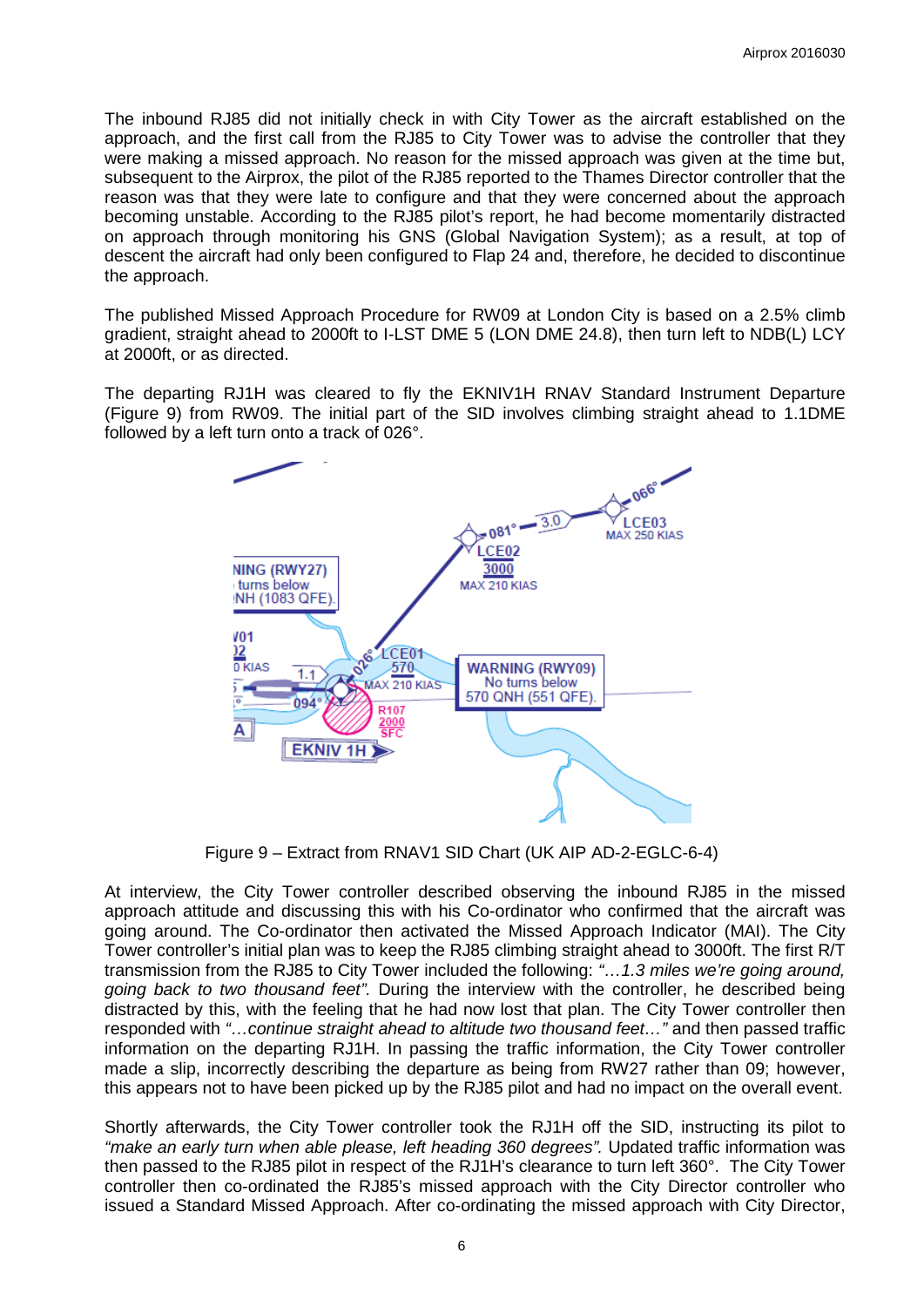the City Tower controller then realised that the situation had deteriorated, and that the RJ85 and the RJ1H were in closer proximity than he had been expecting; by this time, he recalled that the RJ85 had passed astern the RJ1H and that both aircraft had called respective TCAS RAs.

Although traffic information was passed to the RJ85 on the RJ1H, avoiding action was not given to either aircraft. At interview, the City Tower controller stated that his experience of similar events at London City involving similar aircraft types led him to believe that the rate of 'catch-up' would be less significant than was actually the case. He also expressed considerable surprise at how quickly the RJ85 climbed and accelerated.

Separation was lost as the RJ1H turned left and entered cloud, at which point the City Tower Controller was unable to use reduced separation in the vicinity of the aerodrome (which requires the aircraft to be VMC). Notwithstanding, the City Tower controller took positive control as soon as he realised that separation was going to be lost by turning the RJ1H left onto 360°. However, not turning the inbound RJ85 (especially because the RJ85 pilot indicated that he was able to accept a turn), was a missed opportunity. Had the City Tower controller turned the RJ85, separation may have been restored earlier than was the case. At interview, the City Tower controller recalled hearing the RJ85 pilot ask if he wanted him to turn, but at the time he was on the phone to City Director and engaged in co-ordinating the missed approach. During interview, the controller expressed frustration in not turning the RJ85 when the pilot offered to do so, and reported that had he not been engaged in co-ordinating with City Director he probably would have done so.

Due to an increase in R/T loading coincident with the RJ85 executing the missed approach, the RJ85 pilot was unable to alert the City Tower controller to this fact until he was already established in the go-around. The City Tower controller only became aware of the situation when his attention shifted from watching the departing RJ1H to looking up the final approach at the inbound RJ85 which he saw in a climbing attitude. The City Tower controller's previous experience of missed approaches involving similar aircraft types led him into a false sense of security regarding the inbound RJ85's rate of climb and acceleration after the aircraft had executed the missed approach. The lateral distance between the RJ85 and the RJ1H rapidly eroded with a significant groundspeed differential between the two aircraft. The City Tower controller was slow to recognise the rate at which this separation was being eroded, and this caused him to consider that issuing avoiding action was unnecessary. Turning the outbound RJ1H onto a heading of 360°, although an attempt at positively controlling the situation, was less effective in restoring separation than had been the City Tower controller's expectation. Also, having formulated a plan to continue climbing the RJ85 to 3000ft, and on realising that the RJ85 had in fact stopped his climb at the Standard Missed Approach altitude of 2000ft, the controller became momentarily distracted. Separation was then lost when the RJ1H entered cloud whilst in the turn, just before both aircraft responded to TCAS RAs as the RJ85 passed 0.5nm astern the RJ1H, with a vertical separation of 100ft.

The nature of the operation at London City means that missed approaches are a relatively common occurrence, particularly if weather conditions conducive to windshear are present. If there is also a low cloud base, inbound traffic making a missed approach as traffic is departing can result in a loss of separation. The ATSU includes various missed approach scenarios as part its TRUCE (Training in Unusual Circumstances and Emergencies) plan for the recurrent training of ATCOs within the unit. Up until this particular event, turning the departing traffic early on the SID had been considered an effective means of restoring separation. However, as a result of this Airprox, the ATSU has concluded that issuing avoiding action is a more appropriate course of action in order to restore separation as soon as possible. In addition, although there is an awareness within the unit that pilot workload during a missed approach is high, and climbing straight ahead is preferable, should a controller deem it necessary in order to restore separation, issuing an avoiding action turn to pilots conducting a missed approach is considered appropriate.

After this Airprox the ATSU issued a Unit Safety Notice regarding the use of avoiding action. In addition, the ATSU is in the process of briefing the 'lessons learned' in this Airprox to all ATCOs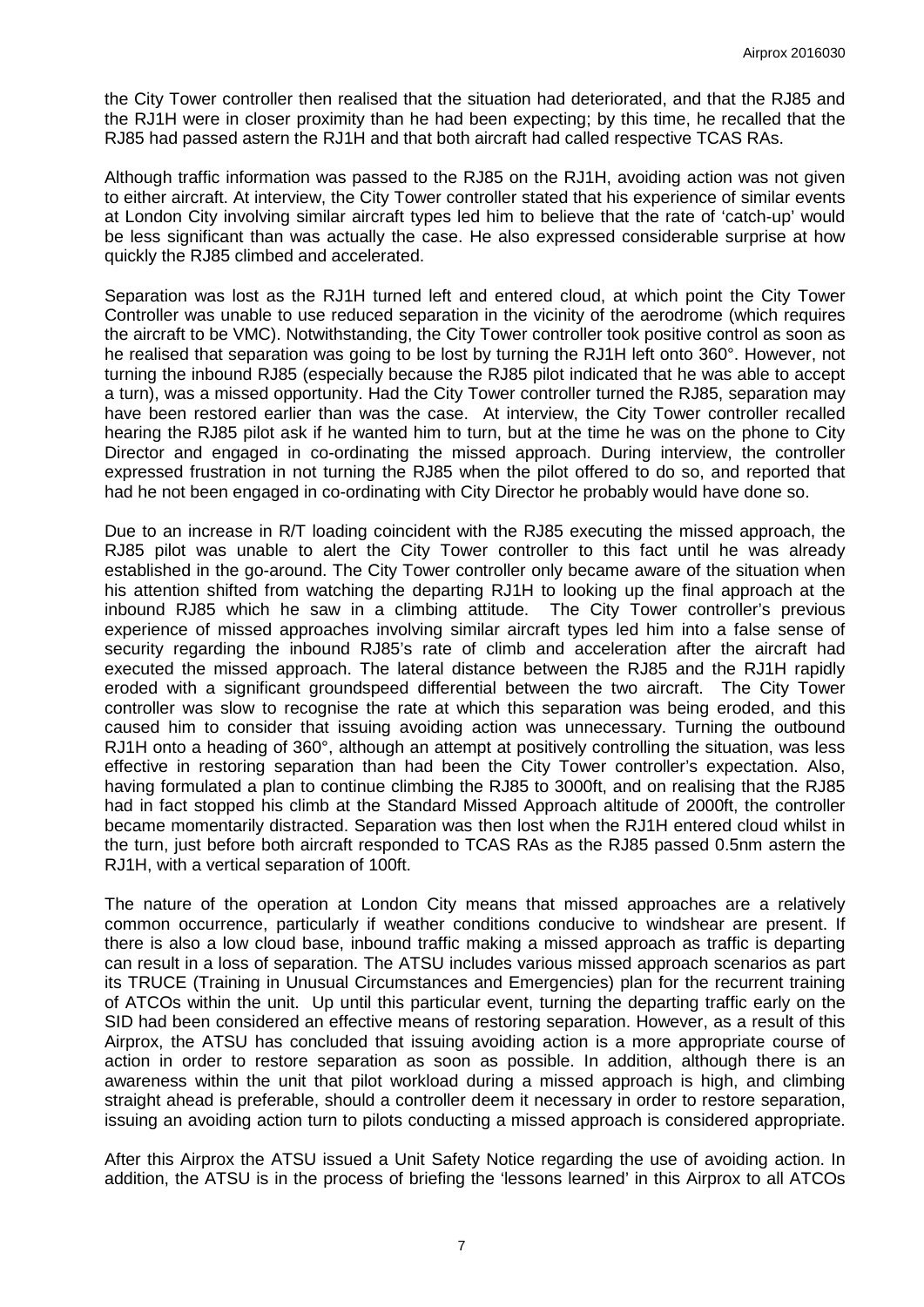via the Unit Competency Examiners. The ATSU intends to reissue this guidance to all ATCOs before the start of the Winter 2016/17 season. **UKAB Secretariat**

The RJ85 and RJ1H pilots shared an equal responsibility for collision avoidance and not to operate in such proximity to other aircraft as to create a collision hazard<sup>[1](#page-7-0)</sup>. Notwithstanding, in Class D (Controlled Airspace) it is the responsibility of the ATCU to separate IFR flights from other

#### **Summary**

IFR flights.

An Airprox was reported when a RJ85 and a RJ1H flew into proximity at 0830 on Monday 14th March 2016. Both pilots were operating under IFR in IMC, both pilots in receipt of an Aerodrome Service from London City Tower.

## **PART B: SUMMARY OF THE BOARD'S DISCUSSIONS**

Information available consisted of reports from the pilots of both aircraft, transcripts of the relevant RT frequencies, radar photographs/video recordings, reports from the air traffic controllers involved and reports from the appropriate ATC and operating authorities.

The Board first discussed the airspace surrounding London City Airport and the options available to the controller in such situations as this. The Terminal ATC member pointed out that the position of the aerodrome restricts the flexibility a controller has for deconfliction of aircraft going around due to the height of the local buildings to the South and the location of the visual circuit. These factors limit aircraft departing from RW09 to turning left only, as per the SID, and aircraft going around to initially maintaining straight ahead. It was further noted that there is a height restriction of initially 3000ft for departures due to Heathrow traffic, which restricts the missed approach to 2000ft. The Terminal ATC member further pointed out that, because the restricted airspace for London City required tighter than normal approach patterns, there is more likelihood of aircraft going around than at other aerodromes; as a result, ATCO's are very alert to the potential situation. Noting all these factors, members were concerned that the Missed Approach Procedure and the Standard Instrument Departure may not be fully compatible in that they could not always be independently flown procedurally without ATCO intervention (with limited options), as demonstrated in the circumstances of this Airprox.

The Board then moved on to the actions of the ATCO. They noted that he had expected the performance of the aircraft to be similar and was surprised that the aircraft going around had caught up so quickly with the departing aircraft ahead. Civil pilot members commented that the RJ85 pilot had in fact effectively conducted a discontinued approach rather than a missed approach *per se* and, because this was initiated earlier in the approach sequence, this accounted for the fact that the RJ85 would be considerably faster than if a missed approach had been conducted at decision height. The outcome had been that the time available for the ATCO to act had been much reduced, compounded by the late call from the RJ85 pilot due to the radio frequency being busy. The Board had much sympathy for the ATCO who had been placed in an unenviable situation with few options with which to resolve a conflict that he could see unfolding in front of him. Nevertheless, they considered it a contributory factor that the requirement for avoiding action had not been immediately evident to him. The Terminal ATC member reiterated that it was not viable for the ATCO to stop the climb of the departing aircraft to below 2000ft due to obstacle clearance and airspace restrictions. Equally, climbing the missed approach aircraft to above 2000ft in that location was fraught with difficulty due to Heathrow traffic in the airspace above. The Board thought that the best option would have been to turn the missed approach aircraft rather than the departing aircraft, but they noted that the ATSU procedures at the time guided controllers to turn the latter in preference because there were fears that asking the pilot of a 'going around' aircraft to turn might overload the pilot concerned. Civil pilot members commented that although this was a laudable aim, being already at 2000ft and stable, and having suggested a turn themselves, the RJ85 pilots would have likely had no issue with receiving an

 $\overline{\phantom{a}}$ 

<span id="page-7-0"></span><sup>1</sup> SERA.3205 Proximity.